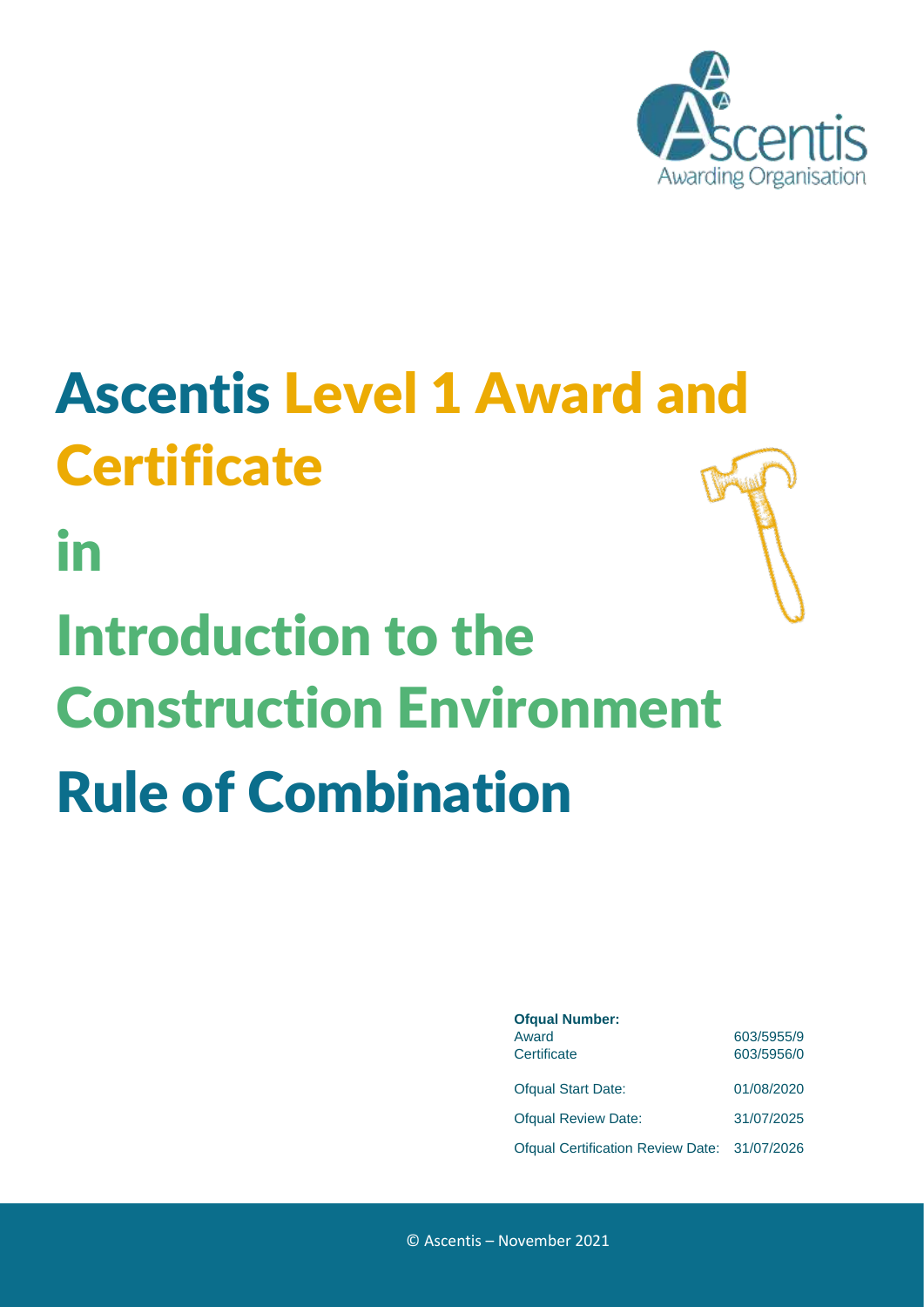## Qualification Overview

The Ascentis Level 1 Award and Certificate in Introduction to the Construction Environment introduce learners to the construction industry to enable them to progress with further training and employment within their chosen areas. The Certificate also allows learners to develop their personal and employability skills to prepare them for employment in this sector.

There are several features of these qualifications that make them very appropriate for their target learners:

Unit certification is available for each of the units

Verification and certification can be offered throughout the year, allowing maximum flexibility for centres

They can be delivered either as a classroom-based courses or as a blended learning programme Evidence can be generated within a wide range of organisational contexts, allowing the qualifications to meet the specific occupational requirements of the learners

## Aims

The aims of these qualifications are to enable learners to develop their understanding at an introductory level:

To prepare them for further training within their chosen occupational area To promote the importance of work-related skills within the construction industries

## Target Group

These qualifications are aimed at young people aged 14+ and adults who have an interest in following a career within the construction industry or would like to be introduced to new areas within the construction industry.

## Regulation Codes

Qualification Numbers (Ofqual):

Ascentis Level 1 Award in Introduction to the Construction Environment: 603/5955/9 Ascentis Level 1 Certificate in Introduction to the Construction Environment: 603/5956/0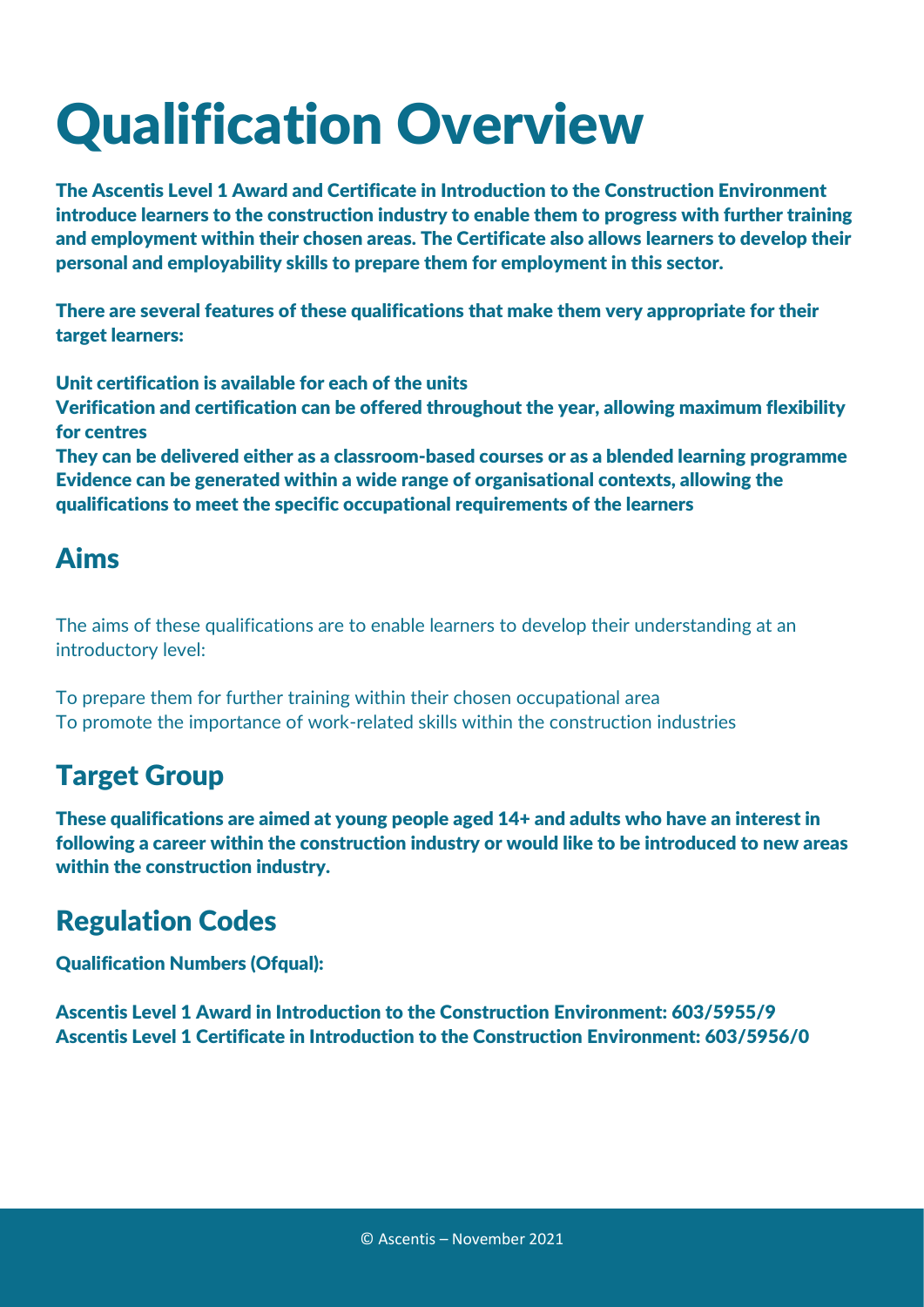#### Assessment Method

All units are internally assessed through the learner building up a portfolio of evidence that covers the relevant assessment criteria, internally assessed and verified by the centre and then externally verified by Ascentis.

On completion of the learners' evidence for either the individual units or the Level 1 Award or Certificate, the assessor is required to complete the Summary Record of Achievement for each learner. The Summary Record of Achievement asks assessors and the internal verifier to confirm that the rules of combination have been followed. This is particularly important in cases where a learner has taken units at different levels. The Summary Record of Achievement form is provided in Appendix 1.

Centres are required to retain all evidence from all learners for external verification and for four weeks afterwards in case an appeal is made.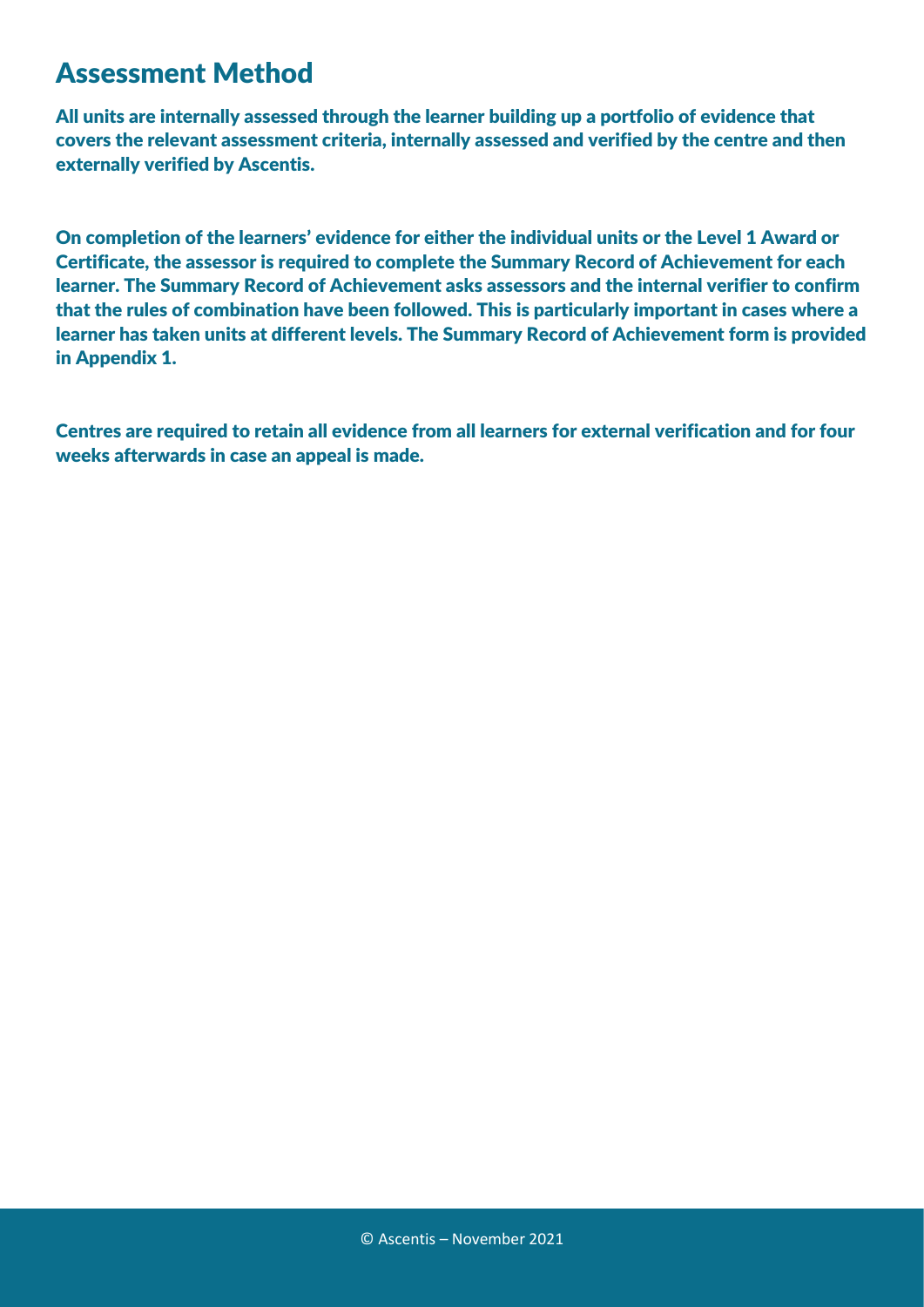## Rule of Combination

#### Rationale for the Rules of Combination

To achieve the Award in Introduction to the Construction Environment the learner must obtain a minimum of 7 credits. A minimum of 51% of credits must be taken at the level of the Award.

| Ascentis Level 1 Award in Introduction to the Construction Environment                                                                                          |              |                     |            |                 |
|-----------------------------------------------------------------------------------------------------------------------------------------------------------------|--------------|---------------------|------------|-----------------|
| Learners must achieve 7 credits in total to achieve the Award. Learners must achieve the Mandatory unit<br>and the remaining credits can be taken from Group B. |              |                     |            |                 |
| <b>Title</b>                                                                                                                                                    | <b>Level</b> | <b>Credit Value</b> | <b>GLH</b> | <b>Unit ref</b> |
| <b>Group A - Mandatory Unit</b>                                                                                                                                 |              |                     |            |                 |
| <b>Introduction to Construction Work</b>                                                                                                                        | Level 1      | $\overline{2}$      | 20         | D/504/3120      |
| <b>Group B - Sector Skills</b>                                                                                                                                  |              |                     |            |                 |
| <b>Assemble Units for Interiors</b>                                                                                                                             | Level 1      | $\mathbf{1}$        | 10         | J/505/8601      |
| <b>Carpentry Hand Skills</b>                                                                                                                                    | Level 1      | 3                   | 27         | J/503/2659      |
| <b>Constructing a Cavity Wall Using Bricklaying</b><br><b>Skills</b>                                                                                            | Level 1      | 3                   | 27         | L/504/9625      |
| <b>Constructing a Half Brick Wall Using</b><br><b>Bricklaying Skills</b>                                                                                        | Level 1      | 3                   | 27         | Y/504/9627      |
| Constructing a One Brick Wide Wall Using<br><b>Bricklaying Skills</b>                                                                                           | Level 1      | 3                   | 27         | H/504/9629      |
| <b>Decorative Paint Effects for Interior Walls</b>                                                                                                              | Level 1      | 3                   | 27         | L/505/4114      |
| <b>Developing Plumbing Skills</b>                                                                                                                               | Level 1      | $\overline{4}$      | 36         | H/505/8668      |
| <b>Developing Practical Skills and Techniques</b>                                                                                                               | Level 1      | 3                   | 27         | Y/617/2905      |
| Developing Skills in Garden Horticulture                                                                                                                        | Level 1      | 3                   | 27         | T/504/2880      |
| <b>Environmental Sustainability</b>                                                                                                                             | Entry 3      | $\mathbf{1}$        | 10         | J/505/8503      |
| <b>Fitting Units for Interiors</b>                                                                                                                              | Level 1      | 1                   | 10         | M/505/0539      |
| <b>Fix and Fit Work Surfaces</b>                                                                                                                                | Level 1      | 1                   | 10         | R/505/8603      |
| Health and Safety in a Practical Environment                                                                                                                    | Level 1      | 1                   | 9          | J/504/9364      |
| <b>Health and Safety in Construction</b>                                                                                                                        | Entry 3      | 3                   | 30         | H/505/1381      |
| <b>Health and Safety in Construction</b>                                                                                                                        | Level 1      | 3                   | 30         | D/505/1363      |
| Introduction to Carpentry and Joinery                                                                                                                           | Entry 3      | 3                   | 30         | Y/505/3192      |
| <b>Introduction to Plastering Techniques</b>                                                                                                                    | Level 1      | 3                   | 27         | R/505/4969      |
| <b>Plastering Techniques</b>                                                                                                                                    | Level 1      | 3                   | 27         | R/504/9643      |
| Preparing Ceilings and Walls for Decoration                                                                                                                     | Level 1      | 3                   | 27         | Y/504/9644      |
| <b>Understanding Ecology and Conservation</b>                                                                                                                   | Level 1      | 3                   | 27         | Y/505/6576      |
| Use and Maintain Woodworking Tools                                                                                                                              | Level 1      | 3                   | 27         | A/505/8725      |
| Use of Tools and Equipment for Bricklaying                                                                                                                      | Level 1      | 3                   | 27         | F/505/8614      |
| Using Floor and Wall Tiling Techniques                                                                                                                          | Level 1      | 3                   | 27         | H/504/9646      |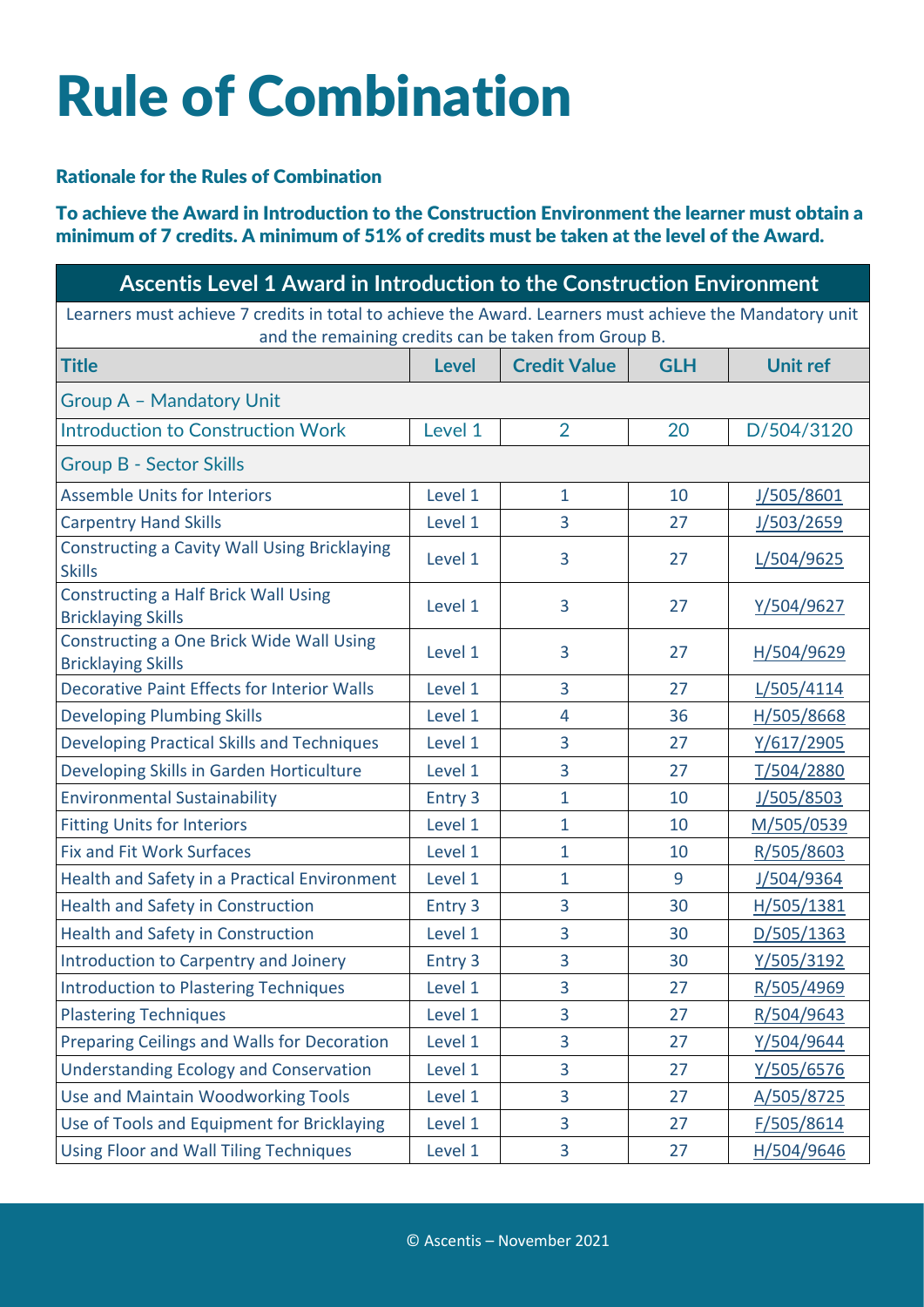| Using Painting Skills for Interior Ceilings and<br><b>Walls</b>       | Level 1 | 27 | K/504/9647 |
|-----------------------------------------------------------------------|---------|----|------------|
| Using Plastering Skills - Floating Coat to an<br><b>Attached Pier</b> | Level 1 | 27 | M/504/9648 |
| Using Plastering Skills - Plastering to a<br><b>Window Reveal</b>     | Level 1 | 27 | T/504/9649 |
| <b>Wallpapering Skills</b>                                            | Level 1 | 27 | D/506/5330 |

PLEASE NOTE: Units with the same title at different levels are barred

#### **Rationale for the Rules of Combination**

To achieve the Certificate in Introduction to the Construction Environment the learner must obtain a minimum of 21 credits. A minimum of 51% of credits must be taken at the level of the Certificate.

| Ascentis Level 1 Certificate in Introduction to the Construction Environment                                                                                                                                                                                                 |              |                     |            |                 |
|------------------------------------------------------------------------------------------------------------------------------------------------------------------------------------------------------------------------------------------------------------------------------|--------------|---------------------|------------|-----------------|
| Learners must achieve 21 credits in total to achieve the Certificate. Learners must achieve the Mandatory<br>unit. The remaining credits can be taken from Group B (minimum of 12 credits and maximum of 15<br>credits) and Group C (minimum of 2 and maximum of 4 credits). |              |                     |            |                 |
| <b>Title</b>                                                                                                                                                                                                                                                                 | <b>Level</b> | <b>Credit Value</b> | <b>GLH</b> | <b>Unit ref</b> |
| Group A - Mandatory Unit                                                                                                                                                                                                                                                     |              |                     |            |                 |
| <b>Introduction to Construction Work</b>                                                                                                                                                                                                                                     | Level 1      | $\overline{2}$      | 20         | D/504/3120      |
| <b>Group B - Sector Skills</b>                                                                                                                                                                                                                                               |              |                     |            |                 |
| <b>Assemble Units for Interiors</b>                                                                                                                                                                                                                                          | Level 1      | $\mathbf{1}$        | 10         | J/505/8601      |
| <b>Carpentry Hand Skills</b>                                                                                                                                                                                                                                                 | Level 1      | 3                   | 27         | J/503/2659      |
| <b>Constructing a Cavity Wall Using Bricklaying</b><br><b>Skills</b>                                                                                                                                                                                                         | Level 1      | 3                   | 27         | L/504/9625      |
| <b>Constructing a Half Brick Wall Using</b><br><b>Bricklaying Skills</b>                                                                                                                                                                                                     | Level 1      | $\overline{3}$      | 27         | Y/504/9627      |
| Constructing a One Brick Wide Wall Using<br><b>Bricklaying Skills</b>                                                                                                                                                                                                        | Level 1      | 3                   | 27         | H/504/9629      |
| <b>Decorative Paint Effects for Interior Walls</b>                                                                                                                                                                                                                           | Level 1      | 3                   | 27         | L/505/4114      |
| <b>Developing Plumbing Skills</b>                                                                                                                                                                                                                                            | Level 1      | $\overline{4}$      | 36         | H/505/8668      |
| <b>Developing Practical Skills and Techniques</b>                                                                                                                                                                                                                            | Level 1      | 3                   | 27         | Y/617/2905      |
| Developing Skills in Garden Horticulture                                                                                                                                                                                                                                     | Level 1      | 3                   | 27         | T/504/2880      |
| <b>Environmental Sustainability</b>                                                                                                                                                                                                                                          | Entry 3      | $\mathbf{1}$        | 10         | J/505/8503      |
| <b>Fitting Units for Interiors</b>                                                                                                                                                                                                                                           | Level 1      | 1                   | 10         | M/505/0539      |
| <b>Fix and Fit Work Surfaces</b>                                                                                                                                                                                                                                             | Level 1      | 1                   | 10         | R/505/8603      |
| Health and Safety in a Practical Environment                                                                                                                                                                                                                                 | Level 1      | $\mathbf{1}$        | 9          | J/504/9364      |
| Health and Safety in Construction                                                                                                                                                                                                                                            | Entry 3      | 3                   | 30         | H/505/1381      |
| <b>Health and Safety in Construction</b>                                                                                                                                                                                                                                     | Level 1      | $\overline{3}$      | 30         | D/505/1363      |
| Introduction to Carpentry and Joinery                                                                                                                                                                                                                                        | Entry 3      | 3                   | 30         | Y/505/3192      |
| <b>Introduction to Plastering Techniques</b>                                                                                                                                                                                                                                 | Level 1      | 3                   | 27         | R/505/4969      |
| <b>Plastering Techniques</b>                                                                                                                                                                                                                                                 | Level 1      | 3                   | 27         | R/504/9643      |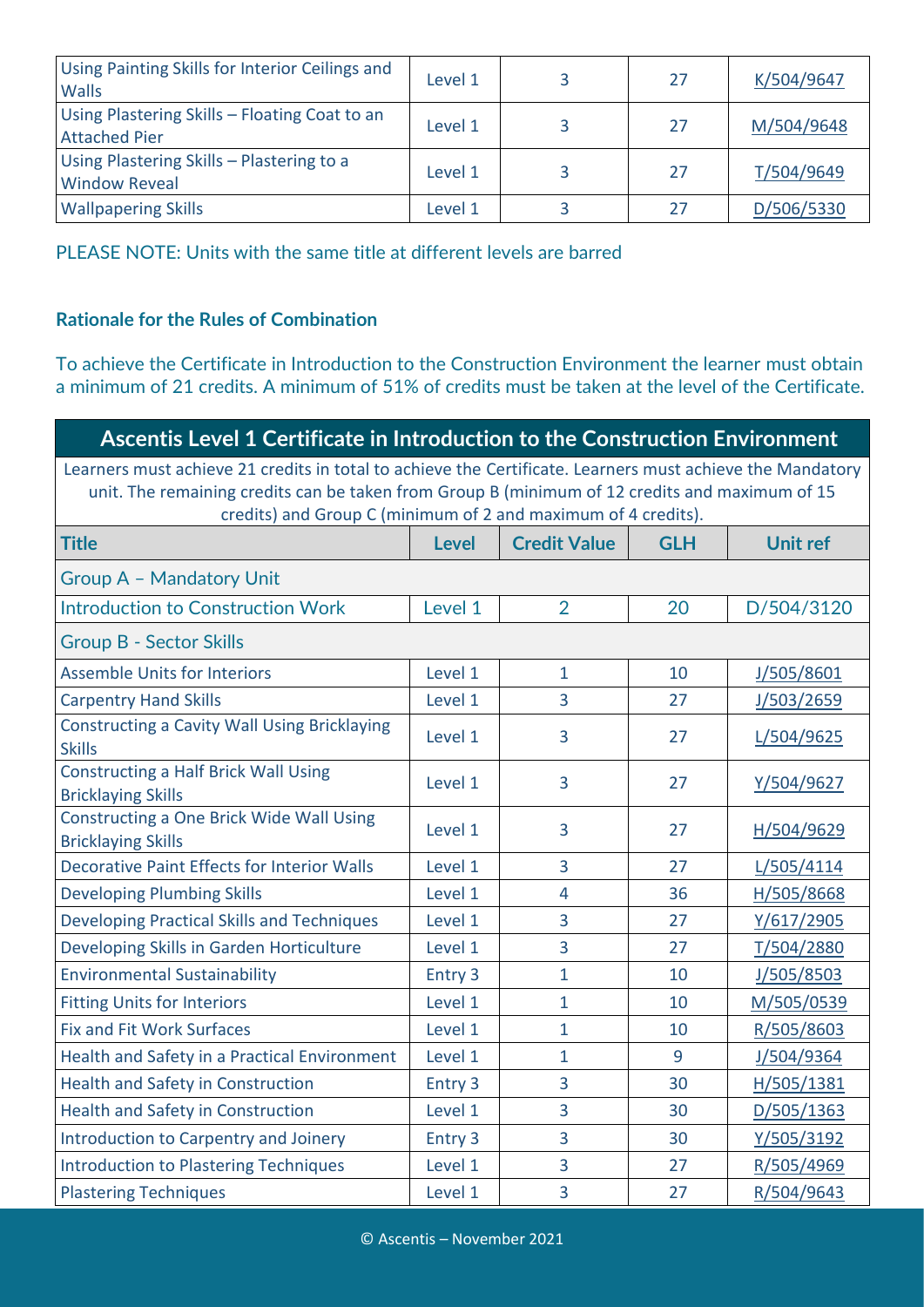| Preparing Ceilings and Walls for Decoration                           | Level 1 | 3              | 27 | Y/504/9644 |
|-----------------------------------------------------------------------|---------|----------------|----|------------|
| <b>Understanding Ecology and Conservation</b>                         | Level 1 | 3              | 27 | Y/505/6576 |
| <b>Use and Maintain Woodworking Tools</b>                             | Level 1 | 3              | 27 | A/505/8725 |
| Use of Tools and Equipment for Bricklaying                            | Level 1 | 3              | 27 | F/505/8614 |
| <b>Using Floor and Wall Tiling Techniques</b>                         | Level 1 | 3              | 27 | H/504/9646 |
| Using Painting Skills for Interior Ceilings and<br><b>Walls</b>       | Level 1 | 3              | 27 | K/504/9647 |
| Using Plastering Skills - Floating Coat to an<br><b>Attached Pier</b> | Level 1 | 3              | 27 | M/504/9648 |
| Using Plastering Skills - Plastering to a<br><b>Window Reveal</b>     | Level 1 | 3              | 27 | T/504/9649 |
| <b>Wallpapering Skills</b>                                            | Level 1 | 3              | 27 | D/506/5330 |
| Group C - Personal Development                                        |         |                |    |            |
| <b>Building a Personal Career Portfolio</b>                           | Level 1 | 3              | 27 | T/505/3989 |
| Developing Skills for Gaining Employment                              | Entry 3 | 3              | 30 | F/504/8519 |
| <b>Employment Rights, Contracts and Pay</b>                           | Level 1 | 3              | 27 | R/505/8794 |
| <b>Equality and Diversity</b>                                         | Level 1 | 3              | 24 | D/505/1959 |
| <b>Improving Own Learning and Performance</b>                         | Level 1 | $\overline{2}$ | 16 | D/504/9497 |
| Introduction to Assertiveness and Decision-<br><b>Making Skills</b>   | Entry 3 | 3              | 30 | Y/505/8568 |
| <b>Job-Seeking Skills</b>                                             | Level 1 | 3              | 27 | D/505/4103 |
| <b>Personal Career Planning</b>                                       | Level 1 | 3              | 27 | H/505/4104 |
| <b>Personal Development Skills</b>                                    | Level 1 | 3              | 27 | K/505/4069 |
| <b>Prejudice and Discrimination</b>                                   | Level 1 | 3              | 27 | T/504/8842 |
| <b>Preparation for Work</b>                                           | Level 1 | 3              | 27 | K/505/8848 |
| Preparing for a Recruitment Interview                                 | Level 1 | 3              | 27 | K/505/8722 |
| <b>Presentation Skills</b>                                            | Level 1 | 2              | 18 | R/505/0453 |
| <b>Teamwork Skills</b>                                                | Level 1 | $\overline{2}$ | 18 | Y/504/9515 |
| <b>Time Management</b>                                                | Level 1 | 3              | 27 | L/504/8717 |
| <b>Transforming Own Behaviour in Conflict</b>                         | Level 1 | 3              | 27 | J/506/5323 |
| <b>Understanding Pay and Payslips</b>                                 | Level 1 | $\mathbf{1}$   | 9  | K/505/8610 |
| <b>Understanding Welfare at Work</b>                                  | Level 1 | 3              | 27 | M/506/1993 |
| <b>Understanding Welfare at Work</b>                                  | Level 1 | 3              | 30 | K/618/6307 |
| Undertaking an Enterprise Project                                     | Level 1 | $\overline{3}$ | 27 | T/505/4446 |
| Work, Review and Plan                                                 | Level 1 | 3              | 27 | L/505/8616 |

**PLEASE NOTE:** Units with the same title at different levels are barred